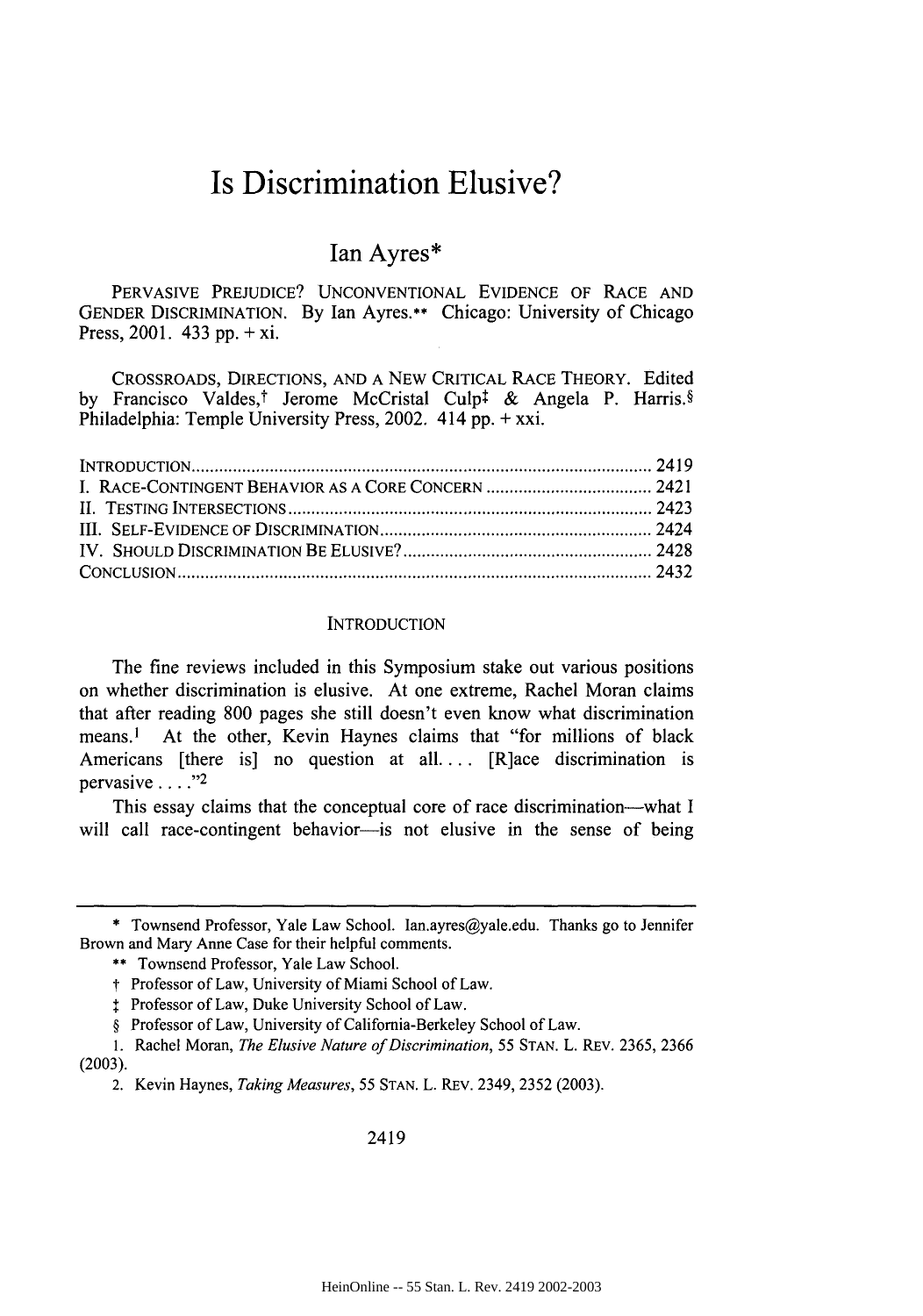undefined or somehow ineffable.<sup>3</sup> Indeed, discrimination in this sense is not just knowable, it is increasingly known. There is mounting evidence that racecontingent decisionmaking is still a pervasive factor in many (but not all) facets of everyday life.

There are more elusive types of discrimination as well, flying under divers monikers such as "institutional discrimination" and "unjustified disparate impacts." Indeed, my book devoted two chapters to ferreting out evidence that race-neutral decisions had produced unjustified disparate racial impacts in the kidney transplant and criminal bail-setting contexts. Let me be clear: I continue to support retaining disparate impact as a viable cause of action. Nonetheless, I stand by my admittedly controversial claim: "There may come a time when race-contingent behavior as an empirical matter recedes to such an extent that institutional discrimination becomes the dominant source of racial disability. But it is my sense that that time has not yet come."<sup>4</sup>

Race-contingent behavior should not simply be asserted. It needs to be continually reestablished by ongoing testing and ongoing scrutiny of test results. In many contexts, it is difficult for individuals to know whether they are the victims or the beneficiaries of discrimination because they do not know how other types of people are treated. It is too easy for some to say that discrimination is a thing of the past or that discrimination is pervasive.

My view is that objective evidence of race-contingent decisionmaking is knowable if we as a society have the will to go out and look for it. I believe we

The focus on race continues a pattern in my book that Clark Freshman kindly brought to my attention. Clark Freshman, *Prevention Perspectives on* "Different" *Kinds of Discrimination: From Attacking Different "Isms" to Promoting Acceptance in Critical Race Theory, Law and Economics, and Empirical Research,* 55 STAN. L. REV. 2293, 2294 (2003) ("[T]he Ayres book includes several studies but only two of them look at women at all-and both conclude that women in general don't face discrimination in either car sales or bail rates." (footnote omitted)). On reflection, it has been striking to me how many people have read my car empiricism (or third-party reporting on the empirical studies) as evidence that white women are discriminated against. Mary Anne Case, for example, reports that my study impeded her from buying a car. Mary Anne Case, *Developing a Taste for Not Being Discriminated Against,* 55 STAN. L. REV. 2273, 2274 (2003). Indeed, my study probably got more play in the mass media because it was read to include an enlarged victim class that included white people. I now see that, at the very least, my titles played a role in this misreading. The subtitle really should not say "Unconventional Evidence of... Gender Discrimination." By way of explanation, there was evidence of gender discrimination in my original "pilot study." In that study, dealerships offered systematically higher prices to African-American women than to African-American men. *See* Ian Ayres, *Fair Driving: Gender and Race Discrimination in Retail Car Negotiations,* 104 HARV. L. REV. 817 (1991). I had originally submitted the subtitle "Unconventional *Tests* of Gender Discrimination" for publication, but late in the day yielded to the request of my Chicago Press editor to substitute the word "Evidence."

4. AYRES, p. 426.

<sup>3.</sup> AYRES, p. 426. In this Reply, I will focus primarily on issues of race discrimination. *But see infra* text accompanying note 12 (discussing intersectionality). The "racecontingent" construct for discrimination has obvious analogs to other forms of discrimination, e.g., "sex-contingent."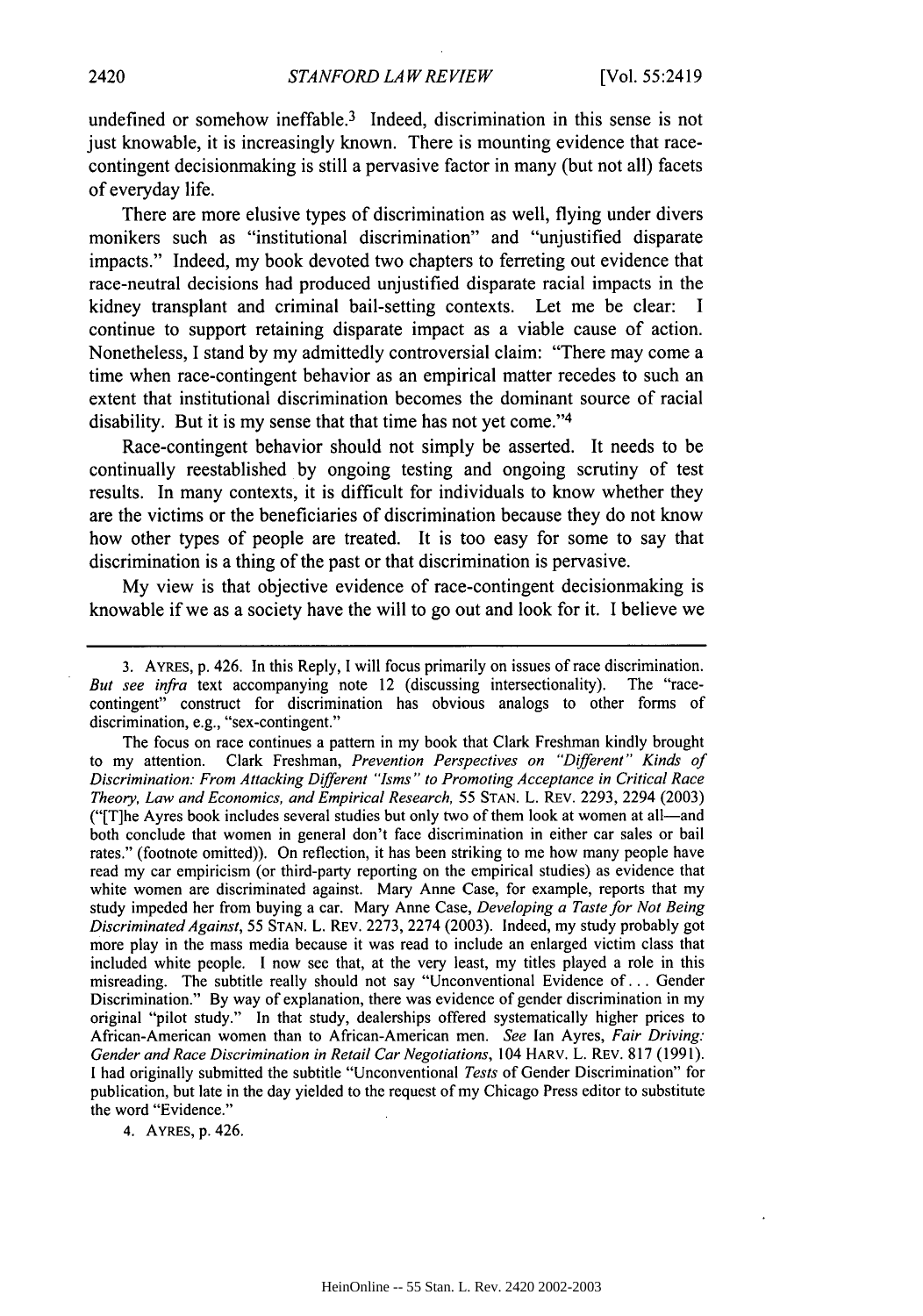should. However, Clark Freshman has raised deep concerns about the "test and publicize" approach that I advocate. The last Part of this Reply grapples with his concern that publicizing discrimination may actually exacerbate the problem.

### I. RACE-CONTINGENT BEHAVIOR AS A CORE CONCERN

Just as the names of various subordinated groups have changed over time,<sup>5</sup> it might be appropriate to use alternative words instead of "discrimination" (or "prejudice" or "racism"). To a degree, one must sympathize with Professor Moran when she claims to still not know what discrimination means. It can mean so many things-both legally and in other contexts. But at its moral and conceptual core, discrimination is still concerned with disparate treatment because of race.

Even the term "disparate treatment" raises important questions about the intent of the decisionmaker. These are not merely nice legal questions of whether the defendant had the requisite mens rea. Much of the disparate treatment that goes on today is probably not by decisionmakers who know that race is influencing their decision. Unconscious disparate treatment looms large.

But while understanding the conscious or unconscious motivations for disparate treatment may be very important in crafting a remedy, the moral and social concerns with the harms of racial subordination are largely independent of the decisionmaker's mens rea. Accordingly, I believe that the civil rights movement should focus on evidence of race-contingent decisionmaking. To my mind, if a researcher or litigant or public official can show that a decision was contingent on someone's race, this without more should be sufficient to raise grave civil rights concerns.

To be sure, at times there are important practical difficulties in inferring whether or a not a particular decision was race-contingent. To be confident that a decision was race-contingent, we must be able to control either with testers or

<sup>5.</sup> Clark Freshman raises the issue of whether I inappropriately used the phrase "shed light on a dark comer." Freshman, *supra* note 3, at 2322 (quoting AYRES, p. 48). I admit error. I remember reading the phrase in galleys and briefly wondering whether my light/dark metaphor was misplaced in a book on civil rights. It is difficult to accurately reconstruct what led me to retain the phrase. My general view is that it is appropriate to give subordinated groups the power to change our language with regard to subordinated group references (and to give representatives of the subordinated groups substantial autonomy to do so as often as they wish). To me, the altered usage has the same value as a changed password. By hewing to the new usage, a speaker signals that she has been paying attention to the subordinated community. Accordingly, in conversation, I tend to begin with the phrase "African American" and then later on may switch at times to "black vs. white" testers. My choice to use the "light/dark" metaphoric contrast was likewise probably prompted in part by its position on page 48. But my password conception of usage would not countenance the usage of all throwback terms. Professor Freshman has convinced me that using such a tired metaphor was neither convenient nor necessary.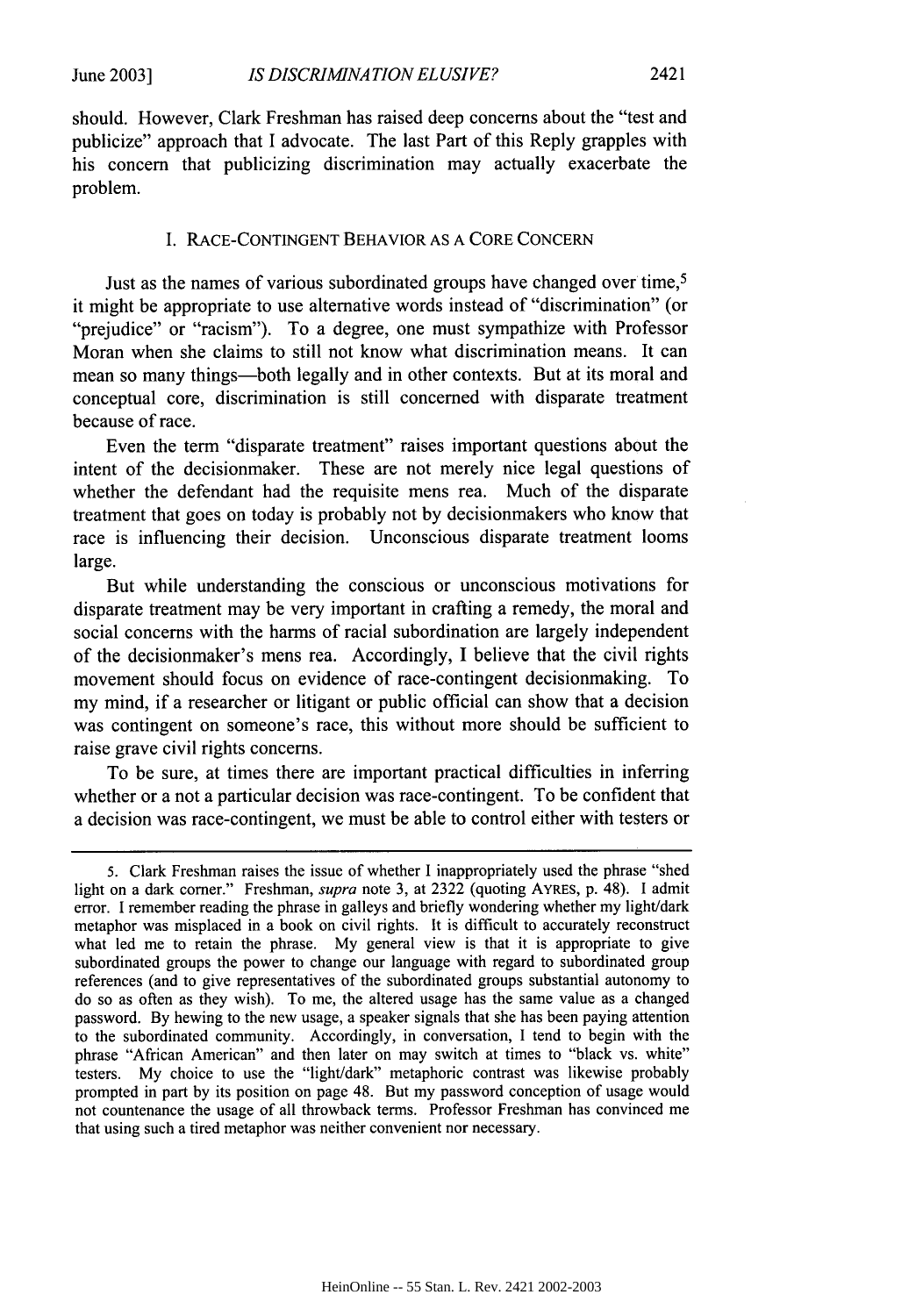with regressions for nonracial characteristics that might have influenced the decision. But we should resist the temptation to think that this core conception of discrimination is not adequately theorized.

Similarly, we should resist the postmodern tum of questioning the reality of race *at least* for *the limited purpose of testing for race-contingent decisionmaking.* Many aspects of race are socially and individually constructed. Critical race scholars (CRS) have shown that understanding the complexities of how race is performed is important to fully understand privilege.<sup>6</sup> But it is literally impossible for a court to enforce a disparate treatment prohibition (or for government to implement an affirmative action program) if it denies that race is an objective reality. As Henry Louis Gates noted:

To declare that race is a trope, however, is not to deny its palpable force in the life of every African-American who tries to function every day in a still very racist America. In the face of Anthony Appiah's and my own critique of what we might think of as "black essentialism," Houston Baker demands that we remember what we might characterize as the "taxi fallacy."

Houston, Anthony, and I emerge from the splendid isolation of the Schomburg Library and stand together on the comer of 135th Street and Malcolm X Boulevard attempting to hail a taxi to return to the Yale Club. With the taxis shooting by us as if we did not exist, Anthony and I cry out in perplexity, "But sir, it's only a trope."<sup>7</sup>

I take exception to Professor Haynes's claim that "Ayres remakes race and gender in the image of what he wants to describe as such."8 In fact, I suggested that we might use audit testing as a way of objectifying perceived race for affirmative action purposes in the rare case when the self-reported race is contested. It is relevant to the determination of social disadvantage if the vast majority of people in the Implicit Association Test (IAT) would sort an applicant's picture into one racial group instead of another.<sup>9</sup> As suggested by Gates, race may be a contestable trope for many purposes, but a showing that cabs are less willing to stop for a person who is consistently sorted in the IAT to be African-American relative to a person who is consistently sorted in the IAT to be European-American is hardly an effort to remake race to my own desire.

The ability of third parties to consistently sort an individual into a particular racial category is empirically contingent. I make no claim that thirdparty sorting leads to an inevitably objective answer. Indeed, there are cultures

*<sup>6.</sup> See, e.g.,* Devon W. Carbado, *Straight out of the Closet: Race, Gender, and Sexual Orientation, in* CROSSROADS, p. 221; *see also* Kenji Yoshino, *Covering,* **111** YALE **L.J. 769** (2002).

**<sup>7.</sup>** HENRY Louis **GATES,** JR., LOOSE CANONS: **NOTES ON** THE **CULTURE** WARS 147 (1992).

**<sup>8.</sup>** Haynes, *supra* note 2, at 2354.

**<sup>9.</sup>** *See* https://implicit.harvard.edu/implicit/demo/ (last visited June 13, 2003).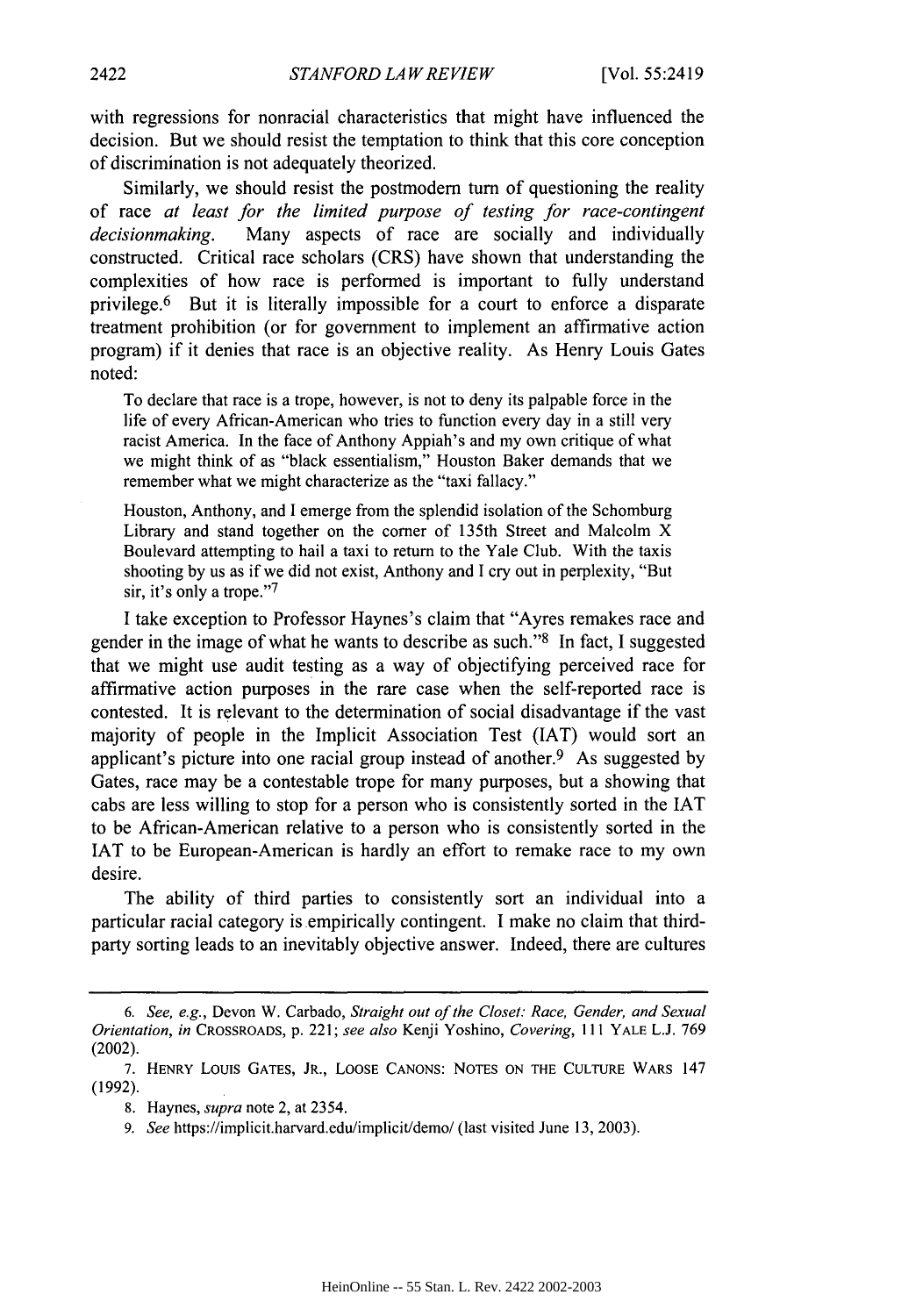and time periods in which third-party sorting tests of race would not yield valid

racial predictors. But my strong sense in the United States in 2003 is that third parties can easily sort most self-identified non-Hispanic whites and blacks into two separate piles.

In 1987, law professor Gerry Spann sued Colonial Village alleging that advertising campaigns in *The Washington Post* featuring exclusively white models indicated a racial preference in violation of the Fair Housing Act.<sup>10</sup> At trial, an employee of the defendant claimed that the race of its models was indiscernible from the pictures used.<sup>11</sup> The plaintiff forced the witness on cross-examination to make untenable claims of racial ignorance by proffering blown-up photographs of the models from the advertisements as well as wellknown figures (including former Washington mayor Marion Barry). The defendant's claims of being literally race-blind were met with open ridicule by the jury and the court.

All this is to say is that, as an empirical matter, it is not necessary to rely on either self-reporting or on eugenically distasteful sanguinity standards in order to have a valid measure of race. In short, race is often, nay usually, knowable and unproblematic for the limited purposes of testing race-contingent behaviors.

#### II. TESTING INTERSECTIONS

One of the important contributions of contemporary critical scholarship is its insistence on broadening the scope of the inquiry to analyze how race interacts with other potential markers for subordination.<sup>12</sup> But testing for "intersections" poses a pragmatic problem for quantitative empiricists. First, the insistence on attention to intersections plays into the hands of the defendants who, under the rubric of "omitted variable bias," argue that any regression is not adequately controlled. The defendant, like the intersectionalist, will argue that the decision was not driven by race but by some other (nonactionable) characteristic. Thus, somewhat bizarrely, the quarter of my car tests pairing African-American women with white males might not be sufficient to prove race discrimination—notwithstanding the markedly higher offers received by African-American women-because the putative defendants could always argue that they discriminated, not because the buyers were black (which arguably violates §§ 1981 and 1982), but because they were female (which is not actionable under federal law). However, at the end of the day, good quantitative empirical testing for disparate racial treatment needs to control for plausible nonracial variables. So, the "omitted variable

<sup>10.</sup> Spann v. Colonial Viii., Inc., 662 F. Supp. 541 (D.D.C. 1987).

<sup>11.</sup> Interview with Niki Kuckes, Counsel for Plaintiff, in Washington, D.C. (Oct. 25, 2002).

<sup>12.</sup> See, e.g., CROSSROADS, p. xvii.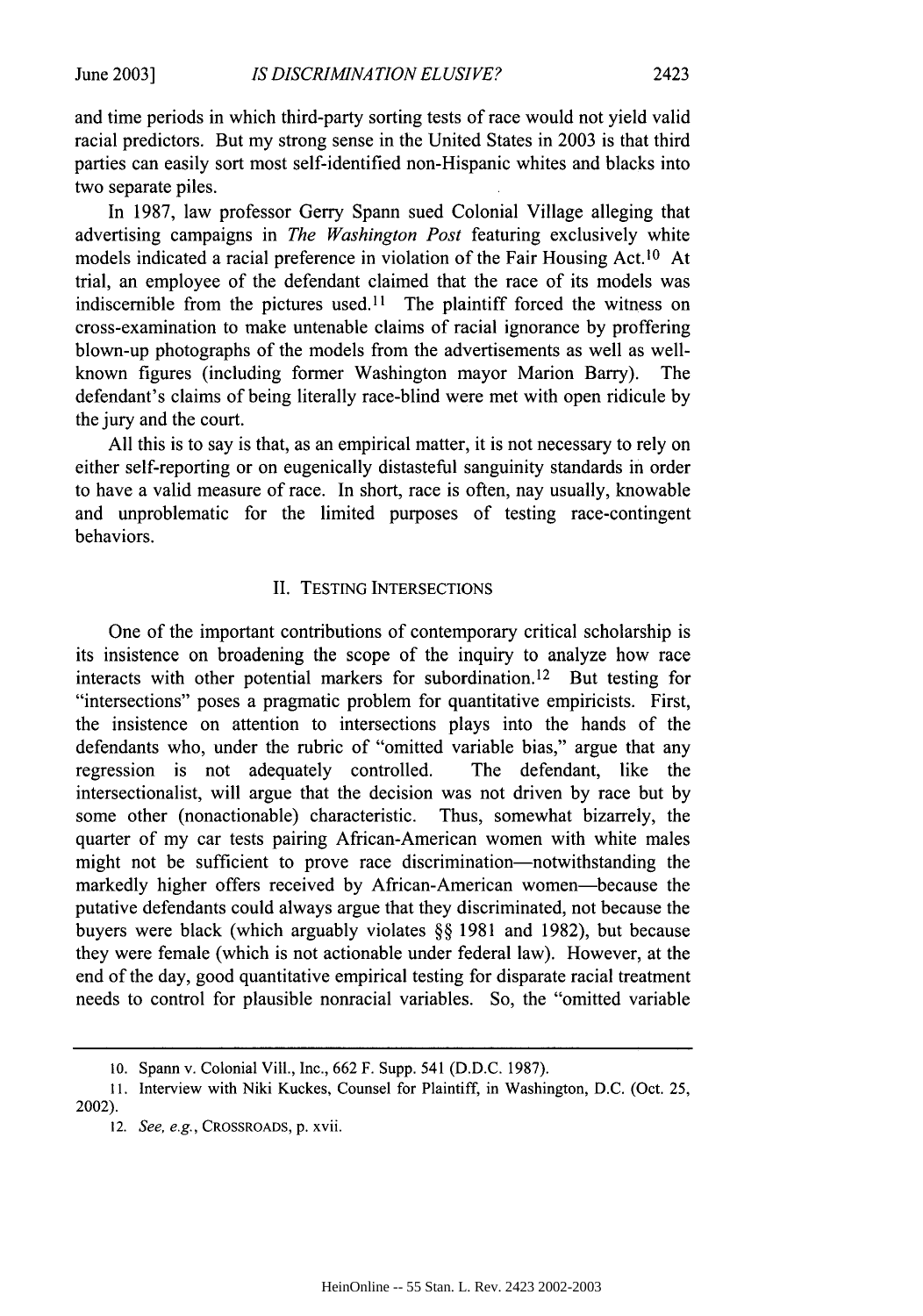bias" is not exclusively a concern of intersectionalists, but rather is an issue whenever one seeks to draw conclusions from limited data.

A second difficulty with the claims of intersectionalists is what I will call a "degrees of freedom" problem. A central critical claim is that it is not sufficient merely to look for an overarching race effect or a single gender effect (or single class effect or single sexual orientation effect). Rather, we should often expect that the treatment of (poor, heterosexual) African-American women will not merely be the sum of the predictions of how "women" and "African Americans" are treated. Conceptually quantitative empiricists know how to test for independent intersection effects. By interacting different race and gender indicator variables, for example, it is possible to test for individual differences in all the race/gender permutations existing in the data. And indeed, this is just what I have done in both the car and bail studies. **13**

But problems arise because each additional intersection causes the number of permutations to grow exponentially. If I wanted to separately estimate the expected treatment of five races by two sexes by five classes by four sexual orientations, I would need to estimate 200 different effects  $(5x2x5x4=200)$ . This creates a degrees of freedom problem because the number of observations in a data set limits the number of effects that can be estimated. If you have only 150 observations, you literally cannot estimate 200 effects. Estimating effects for more refined subgroups, in short, requires more data. And sometimes the data is simply not there. When the intersection regressions do not reject the findings of the simpler (one race effect, one gender effect) regressions, it is often more appropriate to go forward with those simpler regressions that do not estimate the intersections.

A final difficulty with intersectionalism arises in the audit context—when intersectionalists want to know how race interacts with other variables. For example, Professor Haynes wonders what would have happened if he went to a dealership "wearing a FUBU-logoed sweatshirt."<sup>14</sup> My studies produced strong evidence of race-contingent offers for prepped-out testers, but Professor Haynes wonders whether the discrimination would persist if I had compared differently dressed testers. Indeed, I wondered the same thing, and this motivated my investigation of consummated purchases, 15 but I emphasized then, and I continue to emphasize now, that "separate but equal" bargaining outcomes still represent an important form of disparate treatment.

#### III. SELF-EVIDENCE OF DISCRIMINATION

The pragmatic difficulty of testing intersections between race and other markers of subordination is not just a problem for quantitative empiricists.

<sup>13.</sup> *See, e.g.,* AYRES, p. 284.

<sup>14.</sup> Haynes, *supra* note 2, at 2356.

<sup>15.</sup> AYRES, p. **91.**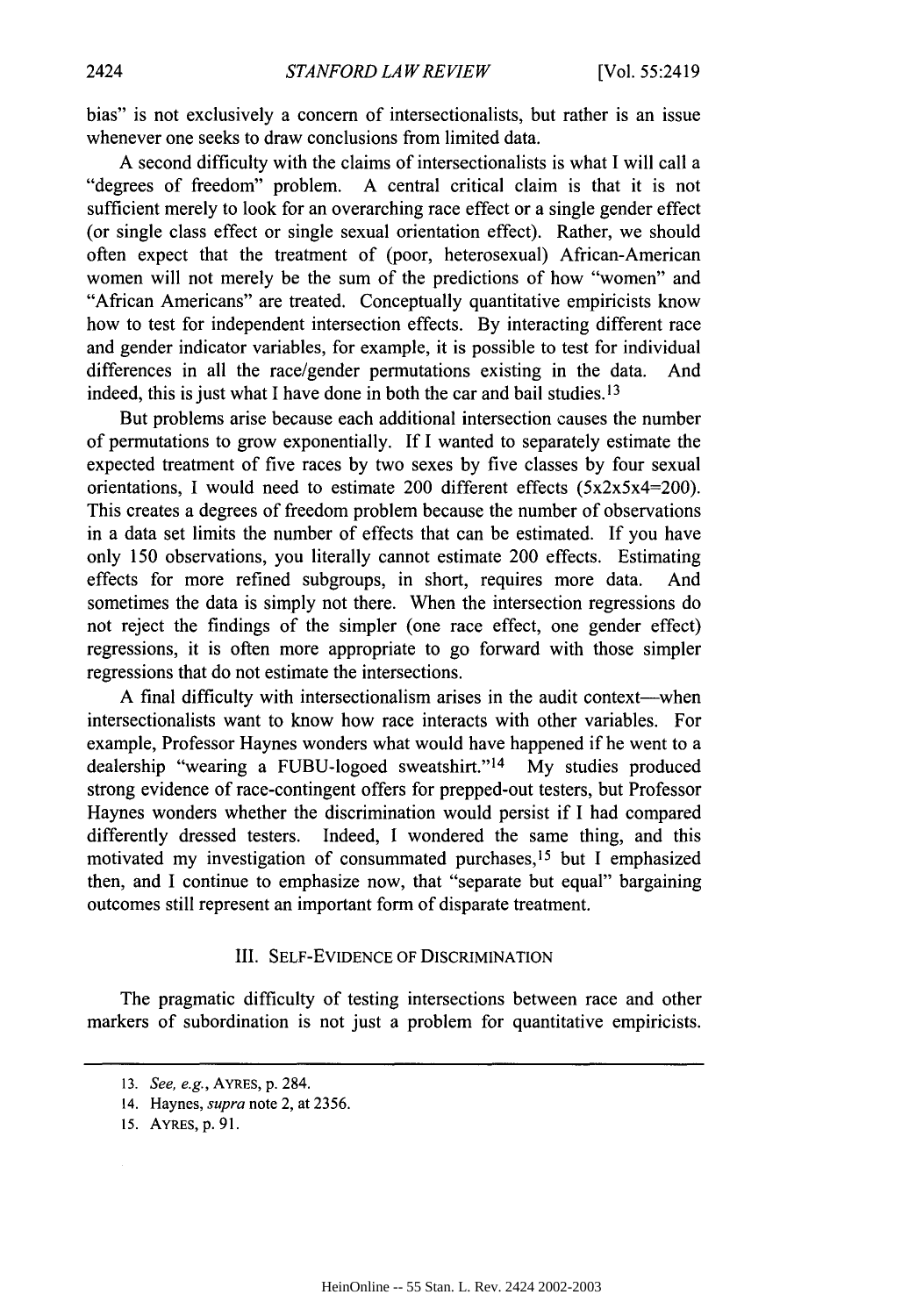Inferences drawn about intersections require more information for qualitative, historical, and narrative empiricists as well.

It is a completely legitimate use of narrative to explore the meaning of intersectionality from the perspective of the person being subordinated. But it is much harder to use a narrative of the victim to explore the extent to which the decisionmaker was engaging in race- and/or gender- (and/or class-, etc.) contingent behavior.

Professors Case, Freshman, and Haynes all point out that the CRS analyses have centered more on the victim, while my studies have focused more on the potential discriminators. This difference in focus seems to be a natural outgrowth of our different concerns-both of which are essential to filling out our knowledge of racial (and other forms of) subordination.

But Professor Haynes goes beyond merely valorizing (as I do) the appropriate uses of critical scholarship. He seems to challenge the need to use quantitative social science to corroborate preexisting beliefs about discrimination. Instead, Professor Haynes suggests that we should rely to a much greater degree on what he calls "self-evidence of discrimination":

[W]hat remains a question for *Ayres-Pervasive Prejudice ?*- is for millions of black Americans no question at all. Black Americans overwhelmingly believe that race discrimination is pervasive .... But our self-evidence will not stand up in any court of law, or even, it seems, in the court of public opinion, in part because "minority consumers have imperfect information about how their white counterparts are treated." What black America locked outside of retail markets gleans from looking in on white America happily going about its Christmas shopping is not enough.

**...** [B]lack self-evidence of discrimination counts for very little ... <sup>16</sup>

This is a truly bizarre criticism. In the third paragraph of my book, after describing a *Saturday Night Live* sketch with Eddie Murphy, I write:

In the *Saturday Night Live* sketch, the whites knew about the discrimination and blacks were kept in the dark. But I believe **...** *the opposite is closer to the truth....* People of color have better insights into what is and what is not normal service and hence are better attuned to the possibility of race discrimination. **17**

To my mind, any fair reading of the book would indicate my view that African Americans are better situated to infer the existence of discrimination.

However, apart from this minor interpretive issue, Professor Haynes and I definitely do part company on the value of "self-evidence." If the evidence is literally about only oneself—that is, if it is literally "self" evidence—it can tell you nothing about race discrimination. Only evidence that compares the treatment of different people can help us discern disparate treatment. Individuals can certainly acquire this type of evidence. The core of the

<sup>16.</sup> Haynes, *supra* note 2, at 2352 (citation omitted).

<sup>17.</sup> AYREs, pp. 1-2 (emphasis added).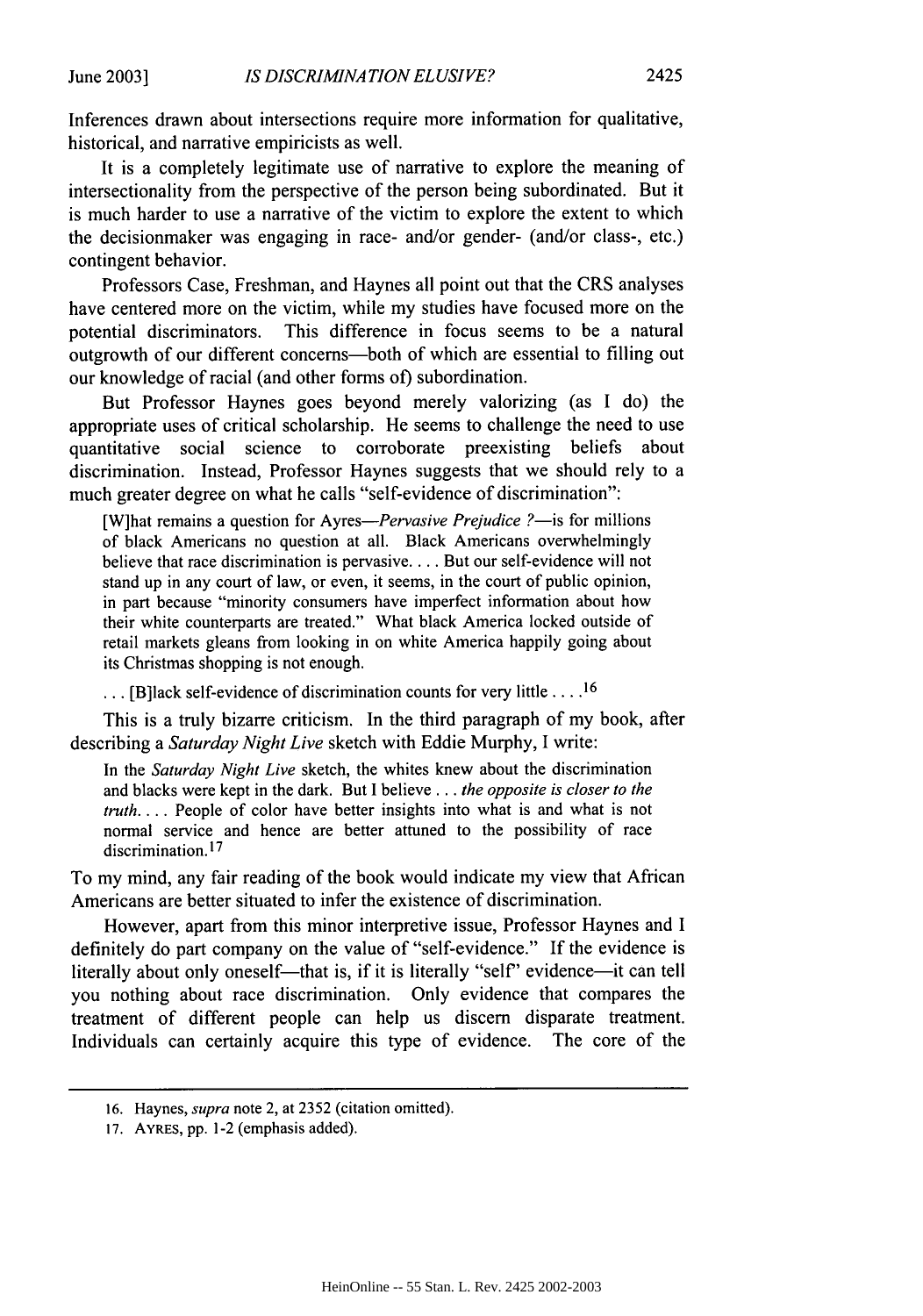Benetton story is not simply that Professor Williams was locked out, but that she could see the disparate treatment of whites shopping inside.

Contrary to Professor Haynes, I continue to believe that "knowledge about how other similarly situated people are treated is a crucial barrier to learning whether (and the extent to which) discrimination exists." $18$  For example, imagine that an African American who is *actually* speeding (say, going 70 in a 55 mph zone) is pulled over and ticketed. How is she supposed to know whether the officer would have let her slide with just a warning if she were white? Or imagine that a store declines the request of a Hispanic customer to use the bathroom or to return a sweater without a receipt. It is very difficult to determine whether a particular refusal was motivated by race or not. I think Professor Haynes and I would be in agreement that being exposed to a longstanding pattern of police or retail behavior would allow an individual person of color to infer that in the aggregate there must be disparate treatment, but it would remain difficult for the individual to infer disparate treatment in his or her individual case because he or she still has imperfect information about how a similarly situated person would have been treated.

I think Professor Haynes and I also disagree on how great a presumption of truth to give to the beliefs of subordinated people. This highlights a methodological difference between social science and outsider scholarship. **If** a core method of feminism is to begin by believing what women say, and a core method of CRS is to listen to the voices of minorities, social science (and particularly econometrics) in contrast gives primacy to direct observation of what people do.

From a social science perspective, it is not sufficient to merely rely on the reported beliefs of African Americans, just as I would not rely on the reported beliefs of whites concerning whether they have been passed over in hiring or promotion because of affirmative action.<sup>19</sup> Indeed, Professor Case reasonably argues that reliable knowledge of at least some disparate treatment in the aggregate may cast a pall over some fraction of outcomes that are in fact not driven by discrimination. One of the important harms of episodic discrimination may very well be the way it creates uncertainty about when discrimination does not occur.

And even if African Americans already knew something was terribly wrong with automobile sales, it is unlikely that they had very good evidence about *the size* of the problem. Was the differential pricing a matter of \$50, \$500, or \$5000?

Or imagine what it is like to be a black cab driver. You might reasonably be concerned—or already know in some sense—that your passengers would tip

<sup>18.</sup> AYRES, p. 2.

<sup>19.</sup> See, e.g., Goodwin Liu, *The* Causation *Fallacy:* Bakke *and the Basic Arithmetic of* Selective Admissions, 100 MICH. L. REV. 1045 (2002) (arguing that far fewer whites are hurt by racial affirmative action than whites often think).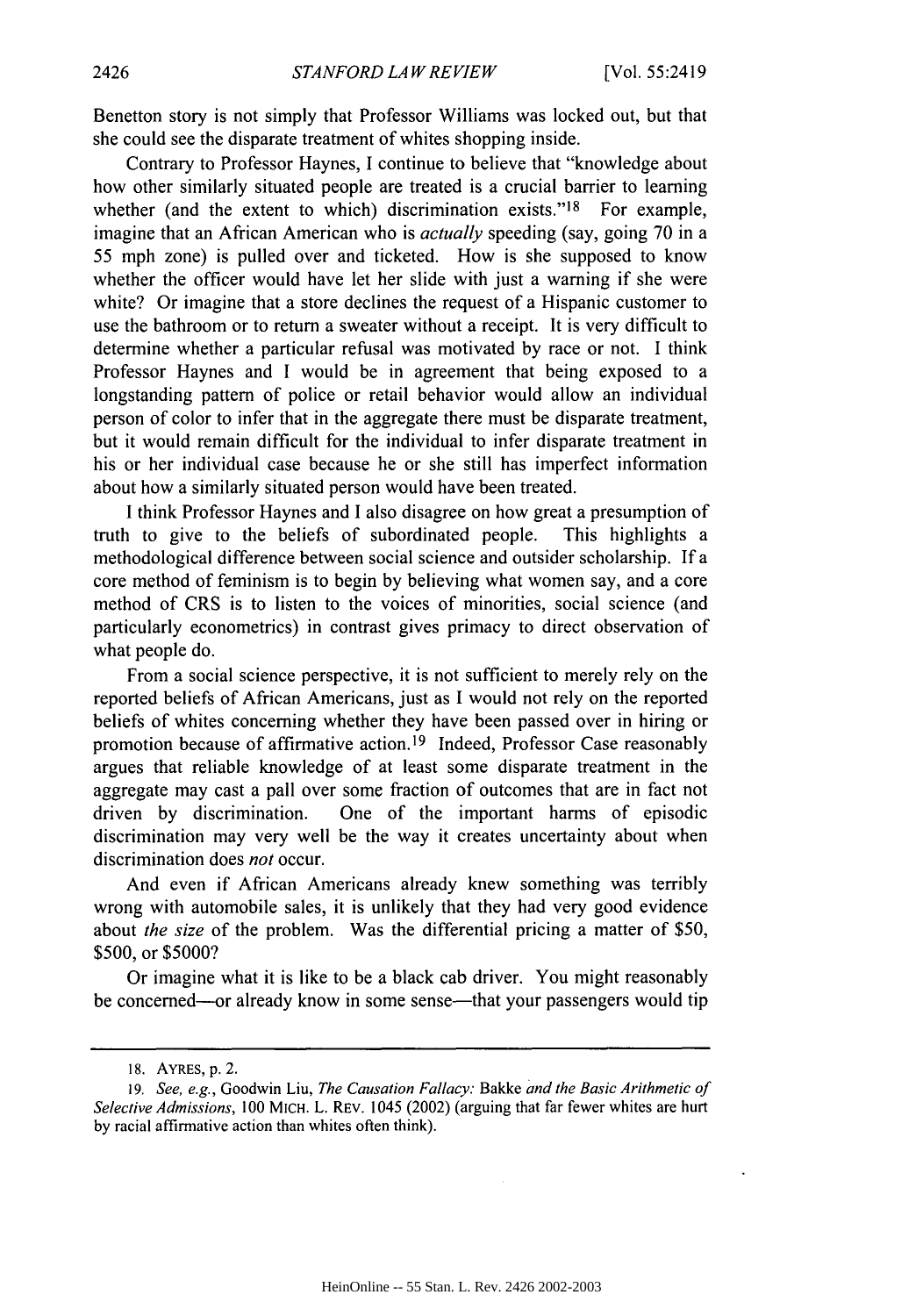you less because of your race. But how much less? And can we confidently predict that African-American passengers—embracing the FUBU ethos<sup>20</sup>would discriminate in favor of black cab drivers?<sup>21</sup> Self-evidence is not well suited to answer the "how much" or "to what extent" questions.

One point on which Professor Haynes and I do agree is that both numbers and pictures can be manipulated to mislead. We must be wary of false objectivity. But this, of course, is a problem with all types of evidence. And it is equally true of personal narratives. 22 Indeed, it is amazing that Professor Haynes attacks the objectivity of numbers and pictures, while not questioning the objectivity of the Benetton narrative or Gallop polling of African Americans.

I am an empirical pluralist. It is better to test for the presence of discrimination using diverse methodologies that interrogate diverse sources of information. Pictures and personal narratives can see things that a regression never can. Moreover, a robust finding across very different kinds of studies deserves more credence than any individual method.

Because any method may be subject to either purposeful or inadvertent manipulation, it is useful to subject all to scrutiny. This is true for regressions<sup>23</sup> and photos as well as narratives and victims surveys. Of course, we need to find out whether Texaco executives really were caught on tape using racial epithets. 24 But we also need to interrogate whether "self-evidence" is susceptible to alternative hypotheses. Professor Case describes an episode of *Monk* that actually provides a plausible (albeit unlikely) nonracial explanation for why Professor Williams was locked out of Benetton.<sup>25</sup> And Professor Freshman describes a *New York Times Ethicist* column where even a direct

23. John Donohue and I have recently devoted considerable effort to interrogating the concealed weapons empiricism of John Lott. *See* Ian Ayres & John J. Donohue lII, *Shooting Down the More Guns, Less Crime Hypothesis,* 55 STAN. L. REV. 1193 (2003).

24. Apparently they were not. *See* Michael Kelly, *TRBfrom Washington: The Script,* NEW REPUBLIC, Dec. 9, 1996, at 6; Michael Selmi, *The Price of Discrimination: The Nature of Class Action Employment Discrimination Litigation and Its Effects,* 81 TEX. L. REV. (forthcoming April 2003) (manuscript at 23 n.79) (noting that the tape was initially mistranscribed).

25. Case, *supra* note 3, at 2286.

<sup>20.</sup> Haynes, *supra* note 2, at 2356.

<sup>21.</sup> Stay tuned. I hope to submit a statistical analysis of taxicab tipping in 2003. *See* Ian Ayres, Fredrick **E.** Vars & Nasser Zakariya, To Insure Prejudice: Racial Disparities in Taxicab Tipping (working paper, available at http://www.ssm.com).

<sup>22.</sup> *See* Janet E. Halley, *Truth/Value,* 4 YALE J.L. & FEMINISM 191 (1991) (book review). As I have earlier noted, "victim descriptions of an offender's race are not incontestable facts-at most the police can infer that such descriptions are highly correlated with an offender's actual race. 'Victims' such as Susan Smith and Charles Stuart sometimes intentionally [misdescribe] the race of the offender (to divert attention from themselves as the real criminal) **.. "** AYRES, p. 416.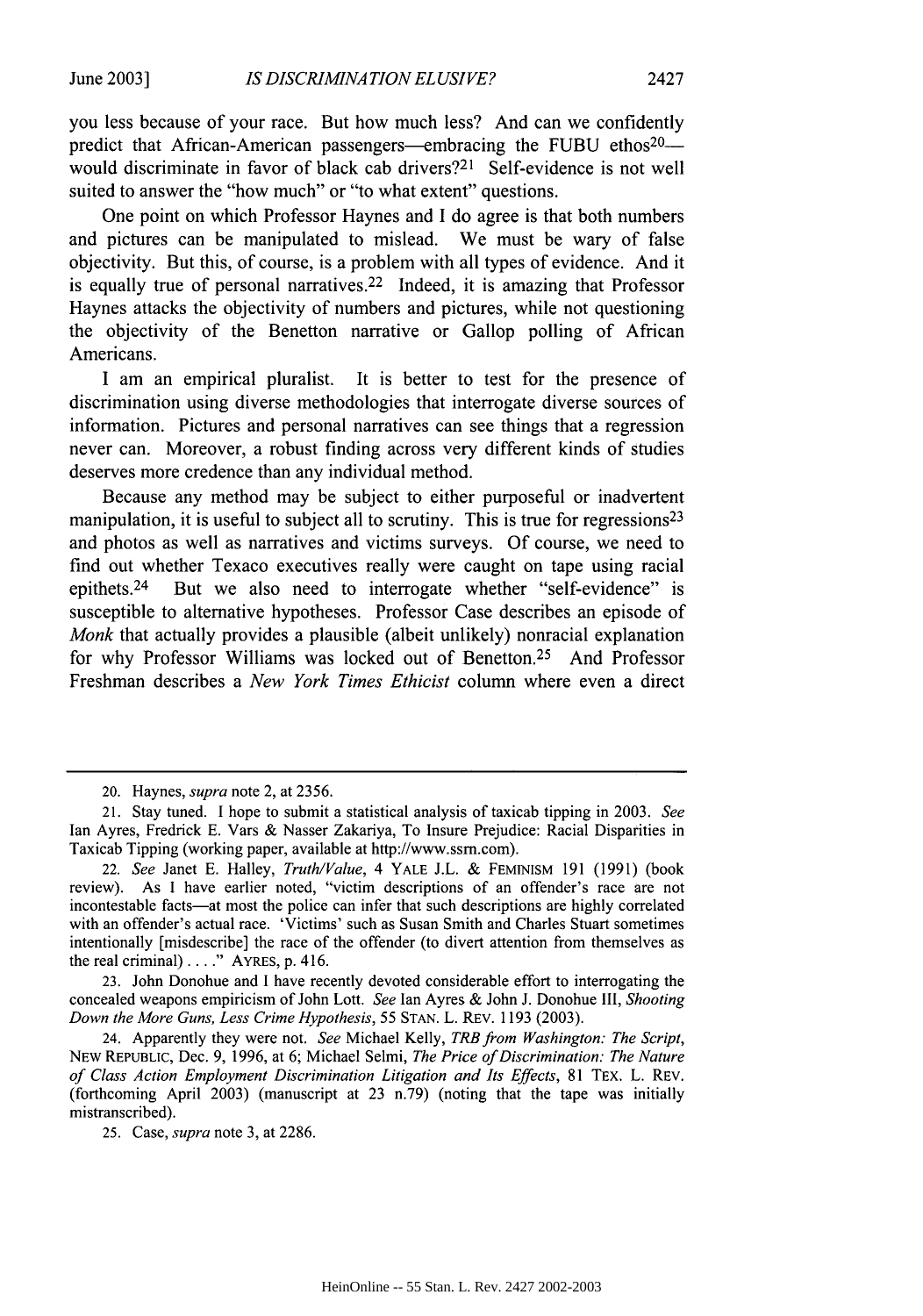admission of race-contingent behavior against an Asian job applicant is questioned for its veracity.<sup>26</sup>

Finally, I stand by my claim that pictures of disparate treatment are uniquely powerful. Yes, like *Time's* picture of O.J. Simpson, they can be manipulated. And I myself worried that the *PrimeTime Live* audits could be manipulated simply by showing nonrepresentative instances of relatively unfavorable African-American treatment.<sup>27</sup> But more often-like the film of Rodney King's beating--pictures constrain manipulation.

Numbers can be manipulated. But they can also tell powerful stories. Quick, what does the number "41" make you think of? My mind immediately turns to the number of shots unleashed on Amadou Diallo.<sup>28</sup> Far from being antagonistic to personal accounts, the numbers can powerfully complement narrative by expressing the extent to which an individual narrative is *representative* of a larger phenomenon.

Professor Haynes suggests that there may be a degree of racism involved in white America's unwillingness to believe the self-evidence of African Americans. He is surely right. But if we want to convince the general public and lawmakers that disparate treatment is still very much with us, it is all the more important to come forward with evidence that is less easily dismissed. Nonracists might reasonably demand more than self-evidence. But especially if racism is causing white America to undervalue black self-evidence, an education strategy must include types of evidence that can more easily be heard by people harboring racist preconceptions. Preaching to the choir is rarely effective.

## IV. SHOULD DISCRIMINATION BE ELUSIVE?

The good news is that evidence of race-contingent decisionmaking need not be elusive. Well-controlled audit tests and regressions can provide strong evidence of race-contingent decisionmaking.<sup>29</sup> But such tests need to be conducted on an ongoing basis in a variety of markets if we are going to continually reestablish whether disparate treatment is a quotidian event in the lives of African Americans and other minorities. My book joined the call of

<sup>26.</sup> Freshman, *supra* note 3, at 2303.

<sup>27.</sup> AYRES, p. 2 n.1.

<sup>28.</sup> Bruce Springsteen wrote the song "American Skin (41 Shots)," which focuses on the inexplicably large number by simply chanting it over and over again. *See* Chris Nelson, *Springsteen, Public Enemy, Le Tigre Fire* Back at Diallo *Shooting,* MTV NEWS, *at* http://www.mtv.com/news/articles/1442426/20010402/springsteen-bruce.jhtml (Apr. 4, 2001).

<sup>29.</sup> Indeed, *Pervasive Prejudice* also suggested a new method for establishing discrimination at employment and real estate agencies---which I call a "principal audit"where a single tester would approach the agency feigning to be an employer or landlord and see if the agency discriminated on its principal's behalf in racially filtering applicants.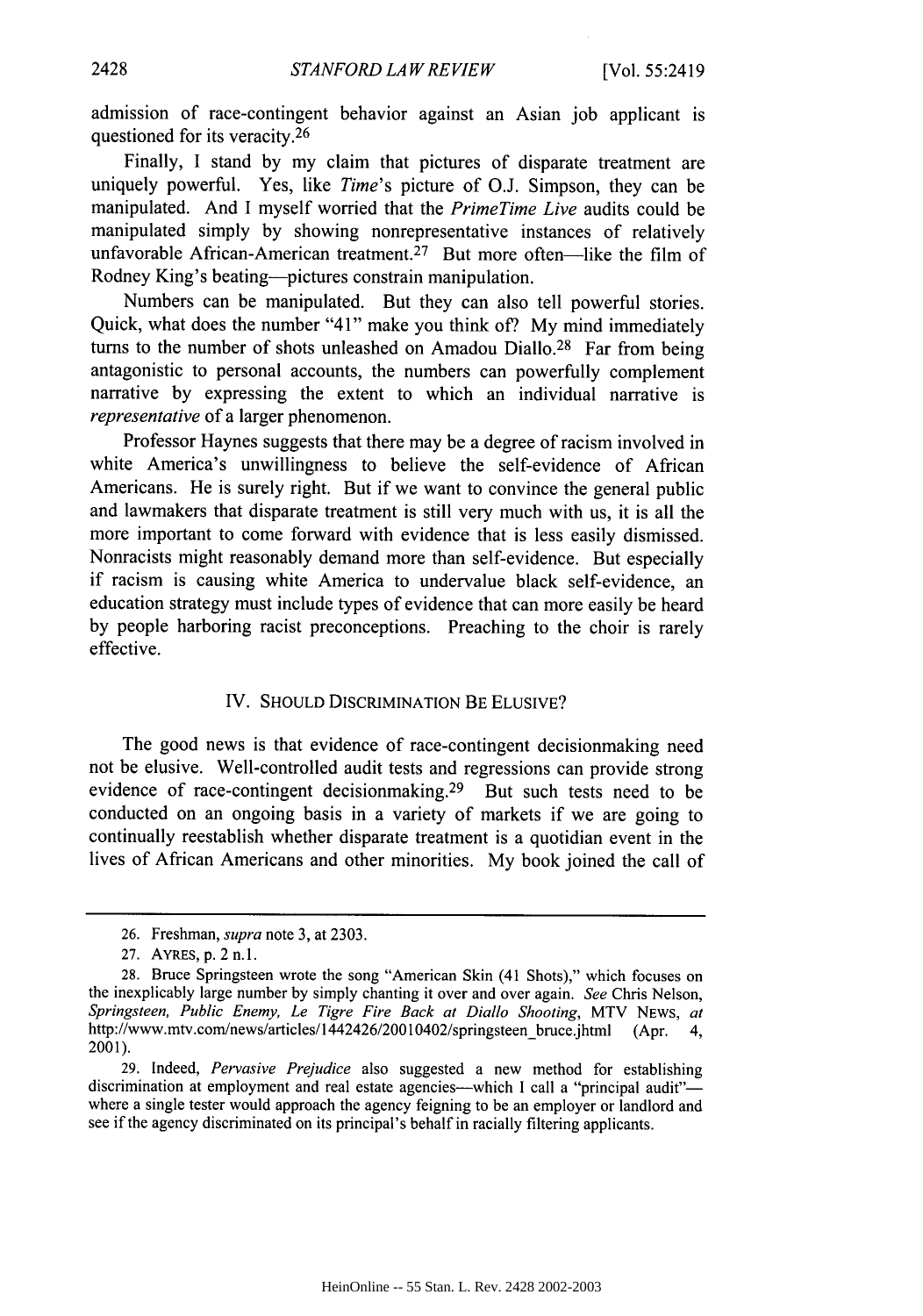others for a national report card on race discrimination-with more testing in more markets.

The grand normative strategy of the book might be described as "test and tweak"—that is, (1) engage in an aggressive regime of market testing, and (2) use the results of the test to justify legal intervention in the markets (where the evidence warrants). For example, in the automobile market, I suggested that a variety of interventions including mandatory disclosure of a dealership's markup and possibly even markup caps might be appropriate. Professor Freshman refers to my proposed interventions as "market tweaking"—which I think accurately reflects my general inclination to harness market forces to disable or deter discriminatory preferences (or the incentive to use racecontingent decisionmaking to enhance profits).<sup>30</sup> But I take exception to his categorization of my proposals as being narrow and atomistic. After all, I called for a national regime of broad-based testing. I proposed prohibiting race and sex discrimination (both disparate treatment and unjustified disparate impacts) with regard to the sale of all goods and services. And I have also suggested that quantitative evidence of disparate treatment in private markets could be used to justify public affirmative action.<sup>31</sup> Indeed, in contrast to Professor Freshman's characterization, Professor Moran sees my reform project as being "structural."

But regardless of whether the "test and tweak" strategy is broad or narrow, Professor Freshman raises the very fundamental question of whether raising public awareness about the continuing extent of disparate treatment might be counterproductive. Trying to raise sensitivity via various types of diversity training might produce a predictable kind of "special rights" backlash. Indeed, Professor Freshman's argument could even suggest that it was counterproductive for me to publish my results on car discrimination. "What will car salespeople do when they read that dealer after dealer, [and]

<sup>30.</sup> Professor Moran suggests that my book would have been stronger if it had provided a general theory of when market competition deters or embeds discrimination. As I noted in passing, there certainly is a superficial tension between my claim that competition among literally hundreds of Chicagoland car dealers fails to drive out discrimination and my claim that competition among nine bail dealers alleviates a substantial portion of the economic effects of judicial discrimination. AYRES, p. 257 n.72. I do, however, provide at least the beginning of a theory in suggesting that aggressive seller competition under conditions of full information will tend to drive out disparate treatment that is unrelated to sellers' actual costs of doing business. AYRES, p. 80.

<sup>31.</sup> AYRES, p. 399; lan Ayres & Fredrick E. Vars, *When Does Private Discrimination Justify Public Affirmative Action?* 98 COLUM. L. REV. 1577 (1998). If private buyers refuse to purchase pencils from minority producers, the government might be justified in increasing its pencil purchases to counteract the private discrimination. But note also that qualitative evidence including narrative would not and should not by itself satisfy the constitutional requirement that a particular remedy, say a 10 percent bidding credit, was "narrowly tailored" to remedy the particular government interest.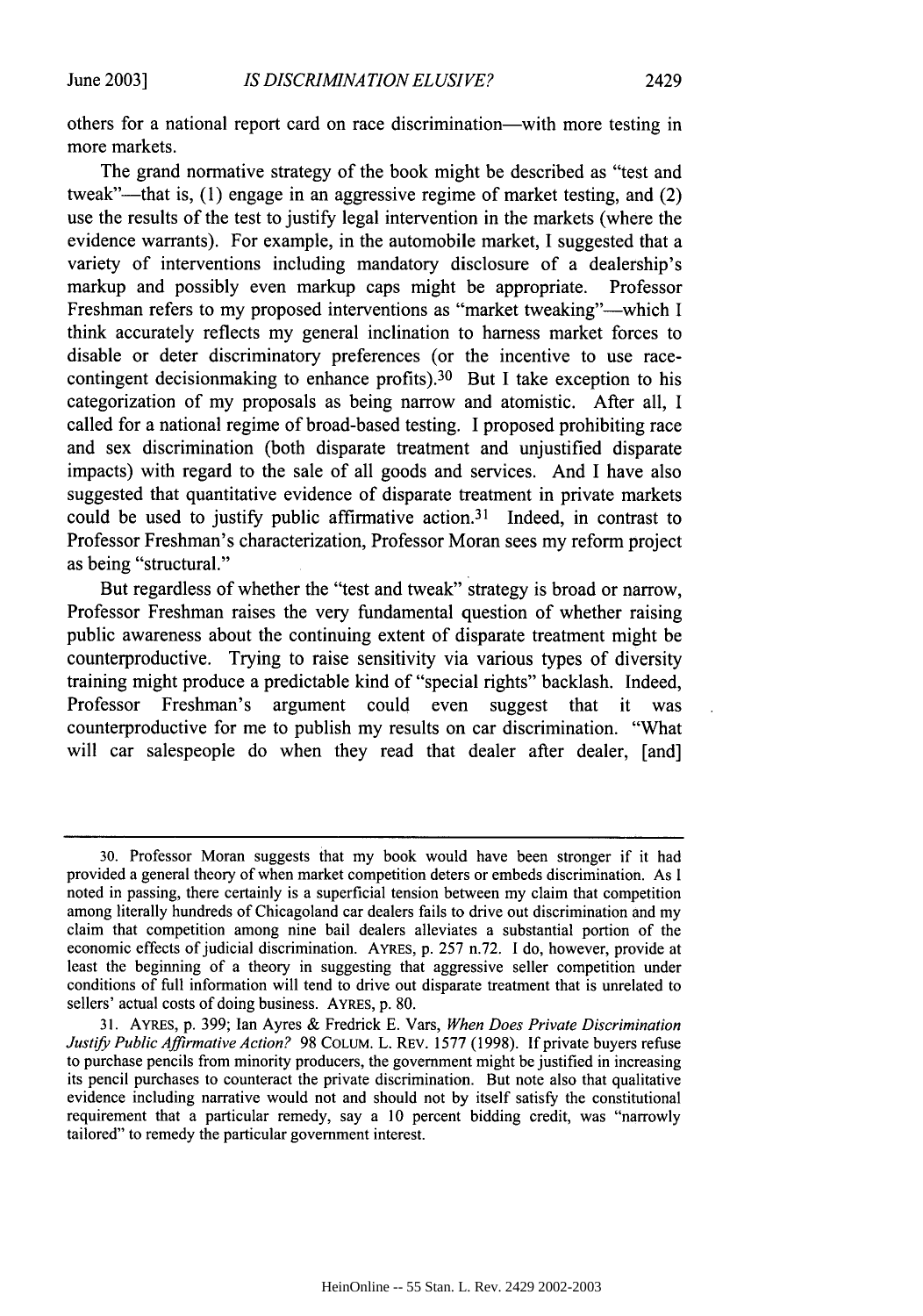salesperson after salesperson, quotes much higher prices to African Americans? . . . [Some may themselves] offer worse prices . . . .<sup>32</sup>

Salespeople who were not discriminating may suddenly feel that they were suckers for not following the industry norm.<sup>33</sup> Just as publicity about widespread tax cheating may actually cause *more* cheating by making it seem more acceptable.<sup>34</sup> publicity about the pervasiveness of disparate racial treatment may lead decisionmakers to think it is more acceptable, perhaps even expected, behavior.<sup>35</sup>

Moreover, publicizing these results may tend to reinforce unconscious racialized triggers. From a psychological perspective, Professor Freshman suggests it may be more important to pursue policies that lead us to stop thinking about racialized "polka dot elephants" and instead think about multiracial group affiliations (Let's Go Mets). <sup>36</sup>

Finally, I am chilled to learn that my study caused Professor Case to put off purchasing a  $\text{car}^{37}$ —especially since the overall disparities between white women and white men (the most favored consumer type) were not dramatic. While I hoped to arm consumers with more information with which to protect themselves, there is a real possibility that reporting my results harmed consumers who became more uncertain about whether they were being taken.

All of these concerns suggest that society might be better off with a civil rights version of the "broken windows" strategy. Instead of drawing attention to the real, existing problems, we might do better by papering over the problems. As Dan Kahan has argued in the criminal context, if people believe things are better, we may be able to jump to an equilibrium in which they really are better. <sup>38</sup>

<sup>32.</sup> Freshman, *supra* note 3, at 2320.

<sup>33.</sup> **1** worried about a similar concern with regard to my "principal audit" proposalnamely, that real estate and employment agents might mistakenly think that there was more demand for disparate treatment if the state started sending faux principals expressing such preferences. AYRES, p. 404.

<sup>34.</sup> Dan M. Kahan, *Trust, Collective Action, and Law,* 81 B.U. L. REV. 333 (2001).

<sup>35.</sup> A similar issue arose with regard to my publication showing that purchasing Lojack produced dramatic, but largely external, benefits in reducing the chance that other people would have their cars stolen. Ian Ayres & Steven D. Levitt, *Measuring Positive Externalities from Unobservable Victim Precaution: An Empirical Analysis of Lojack,* <sup>113</sup> Q.J. ECON. 43 (1998). At a Yale Law School faculty workshop, **I** provocatively suggested that it would be immoral for anyone in the audience to purchase a car without installing Lojack, to which my colleague Jules Coleman replied that it was immoral for me to publish the paper because it might make it less likely that hyperrational consumers would take on the cost of purchasing Lojack.

<sup>36.</sup> Freshman, *supra* note 3, at 2325-28.

<sup>37.</sup> Case, *supra* note 3, at 2274.

<sup>38.</sup> *See* Dan M. Kahan, *Reciprocity, Collective Action, and Community Policing,* 90 CAL. L. REV. 1513 (2002); Dan M. Kahan, *Social Influence, Social Meaning, and Deterrence,* 83 VA. L. REV. 349, 391 (1997).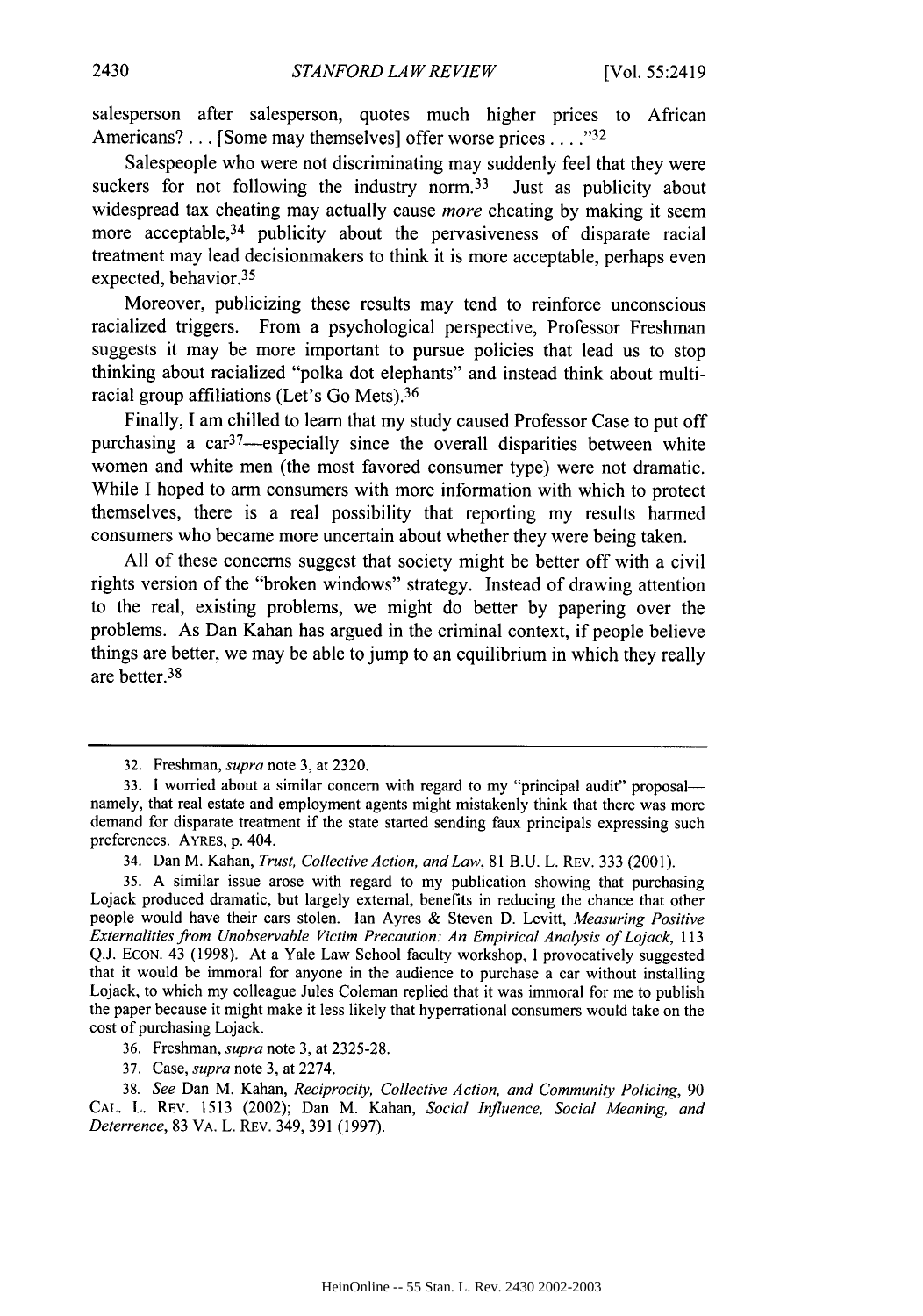Professor Freshman has raised concerns about the most foundational issues of civil rights policy. Some might respond that as a categorical matter, more information is good. But at this point in my career, this is no time for me to hide behind Kantian arguments.<sup>39</sup> For me the deep question is a consequential one.

One way of combining the Ayres and Freshman approaches would be to strive for "acoustic separation."<sup>40</sup> Government could test and tweakintervening in markets with nonracial structural reforms (such as markup disclosure or caps) or low-profile racial reforms (enforcing new laws prohibiting discrimination in contracting or affirmative action initiatives)—but try to keep the public from learning about the underlying bases for the interventions. These acoustically separated interventions could take place side by side with Freshmanian interventions to change peoples' preferences.

But in some contexts acoustic separation may not be feasible and the crucial question again arises whether disclosing evidence of discrimination is on net worthwhile. I do not think we have enough information to answer this question definitively. But it seems to me that the answer will at least in part turn on: (1) whether we think disclosure will in turn lead to either effective "market tweaking" or victim self protection; and (2) whether we think nondisclosure will create a greater opportunity for what might be called "preference tweaking."<sup>41</sup>

How would these factors tend to play out in real world settings? Well, in the car setting at least, I think they militate toward disclosure. While I have not been able to identify a unitary cause for the race discrimination in car pricing uncovered in my study, there is evidence that at least part of the disparate racial treatment is caused by dealerships' profit motive to identify those customers who are willing to pay an unusually high markup.<sup>42</sup> Because this theory is driven by profit motive and not racial preference, there is a stronger argument

<sup>39.</sup> In various contexts, I have proposed, notwithstanding Kant's imperative against lying, that undermining the ability of speakers to credibly communicate might be socially productive. *See* BRUCE ACKERMAN & IAN AYRES, VOTING WITH DOLLARS: A NEW PARADIGM FOR CAMPAIGN FINANCE (2002); Ian Ayres & Barry J. Nalebuff, *Common Knowledge as a Barrier to Negotiation,* 44 UCLA L. REV. 1631 (1997); Ian Ayres & Jeremy Bulow, *The Donation Booth: Mandating Donor Anonymity to Disrupt the Market for Political Influence,* 50 STAN. L. REV. 837 (1998); Ayres & D. Levitt, *supra* note 35, at 43; Jennifer Gerarda Brown & Ian Ayres, *Economic Rationales For Mediation,* 80 VA. L. REV. 323 (1994).

<sup>40.</sup> *See* Meir Dan-Cohen, *Decision Rules and Conduct Rules: On Acoustic Separation in Criminal Law,* 97 HARV. L. REV. 625, 652-58 (1984).

<sup>41.</sup> If I am a "market tweaker," then Professor Freshman is the consummate "preference tweaker." He has brought to the legal literature deep insights into the new learning of psychology on discrimination.

<sup>42.</sup> Even if the average African-American purchaser has a lower willingness/ability to pay than the average white purchaser, it can still be rational for the dealership to offer high prices to all African Americans if a larger proportion of black than white purchasers are willing to pay a homerun profit. AYRES, p. 61.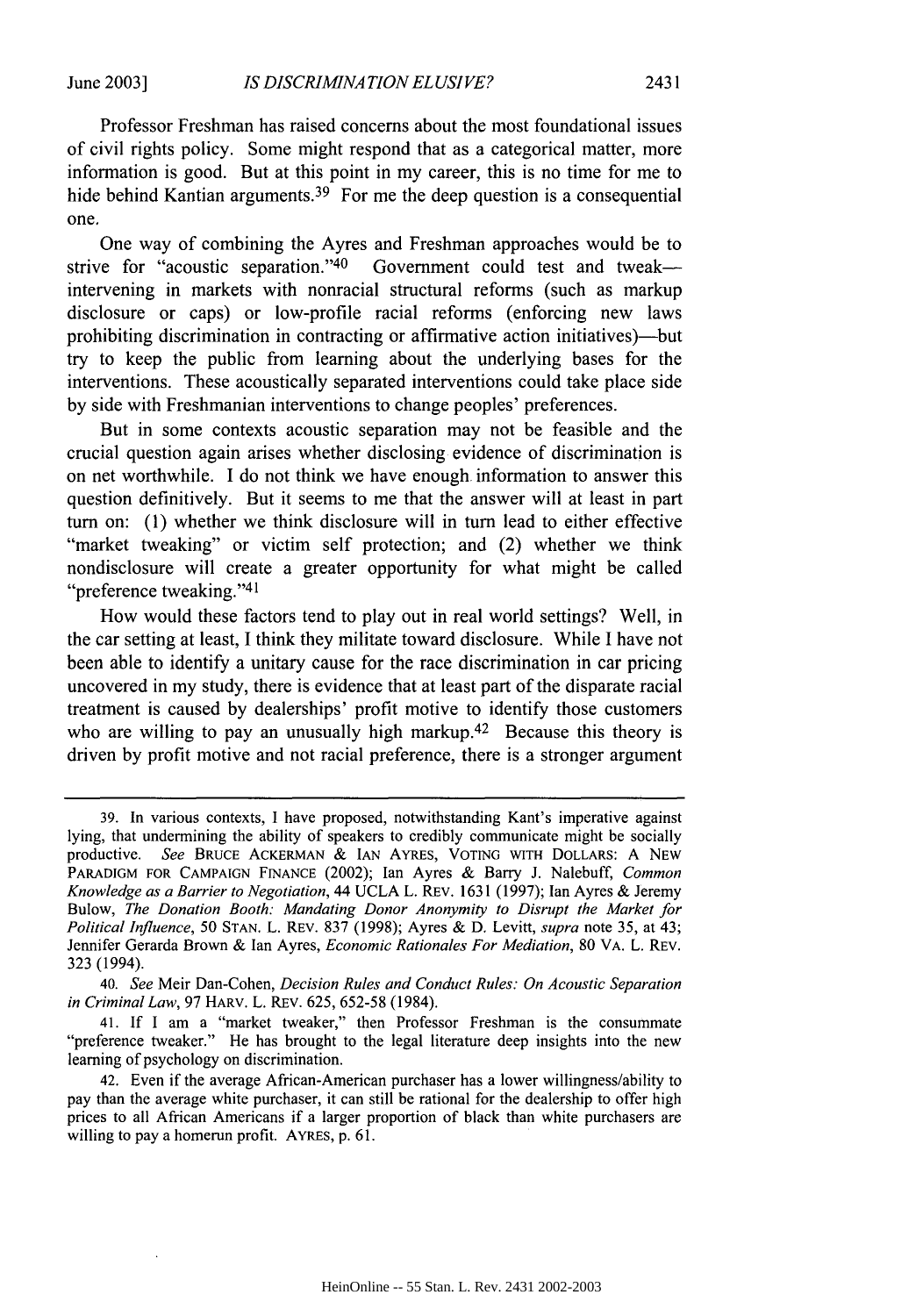for tweaking the market by convincing lawmakers that there is a real problem to be addressed (and less reason to worry about preference backlash). More generally, the concern with preference backlash, which we have certainly seen in the "special rights" critique of civil rights initiatives, is more likely to be a concern with mandatory diversity training and affirmative action than with disclosing evidence of blatant disparate treatment. The reaction of most viewers to the *PrimeTime Live* pictures of blacks being offered higher car prices or having to wait substantially longer at record or shoe stores is definitely not to characterize African Americans as seeking "special rights." In fact, if anything, depictions of disparate treatment cause previously unconvinced whites to reframe "special rights" efforts as having instead a "remedial" nature.

These arguments respond to some, but not all, of Professor Freshman's concerns. There is still the possibility that disclosure of discrimination evidence will exacerbate the racialized psychological triggers of decisionmakers or harm the victim by creating penumbral uncertainty about when discrimination actually takes place. Furthermore, it is rare that scholarship ever leads to actual market tweaking by legislatures. Ultimately, the case for disclosure may turn on whether it will allow potential victims to protect themselves-by patronizing a no-haggle dealership or by adopting more-anonymous forms of purchasing (such as an Internet service).<sup>43</sup> While this discussion makes some qualitative progress on whether publicizing results will be socially beneficial, it is not sufficient to produce a definitive conclusion about whether disclosure in a particular context is apt. I am somewhat chilled by this conclusion.

#### **CONCLUSION**

Stepping back, I would like to thank Professor Freshman for taking so much time to organize this Symposium, which has meant so much to me. At the Law and Society Panel where we originally gathered to discuss these books, I found myself on the verge of tears to hear the byproduct of such close and engaged readings of this multi-year effort. And Jerome Culp's powerful discussion of his own experience attempting to qualify for a renal transplant brought home to me in a very personal way the continuing value of CRS narrative.

As we move forward with these conversations, we should strive to listen to even more voices. Professor Freshman has already succeeded in creating a wonderful soup of perspectives, but we should also include scholars of diverse

<sup>43.</sup> There is strong evidence that Internet car purchasing services yield greatly reduced racial disparities in automobile pricing. *See* Fiona M. Scott Morton, Florian Zettelmeyer & Jorge Silva-Risso, *Consumer Information and Price Discrimination: Does the Internet Affect the Pricing of New Cars to Women and Minorities?, at* http://papers.ssm.com/sol3/ papers.cfm?abstract\_id=288527 (Jan. 2002).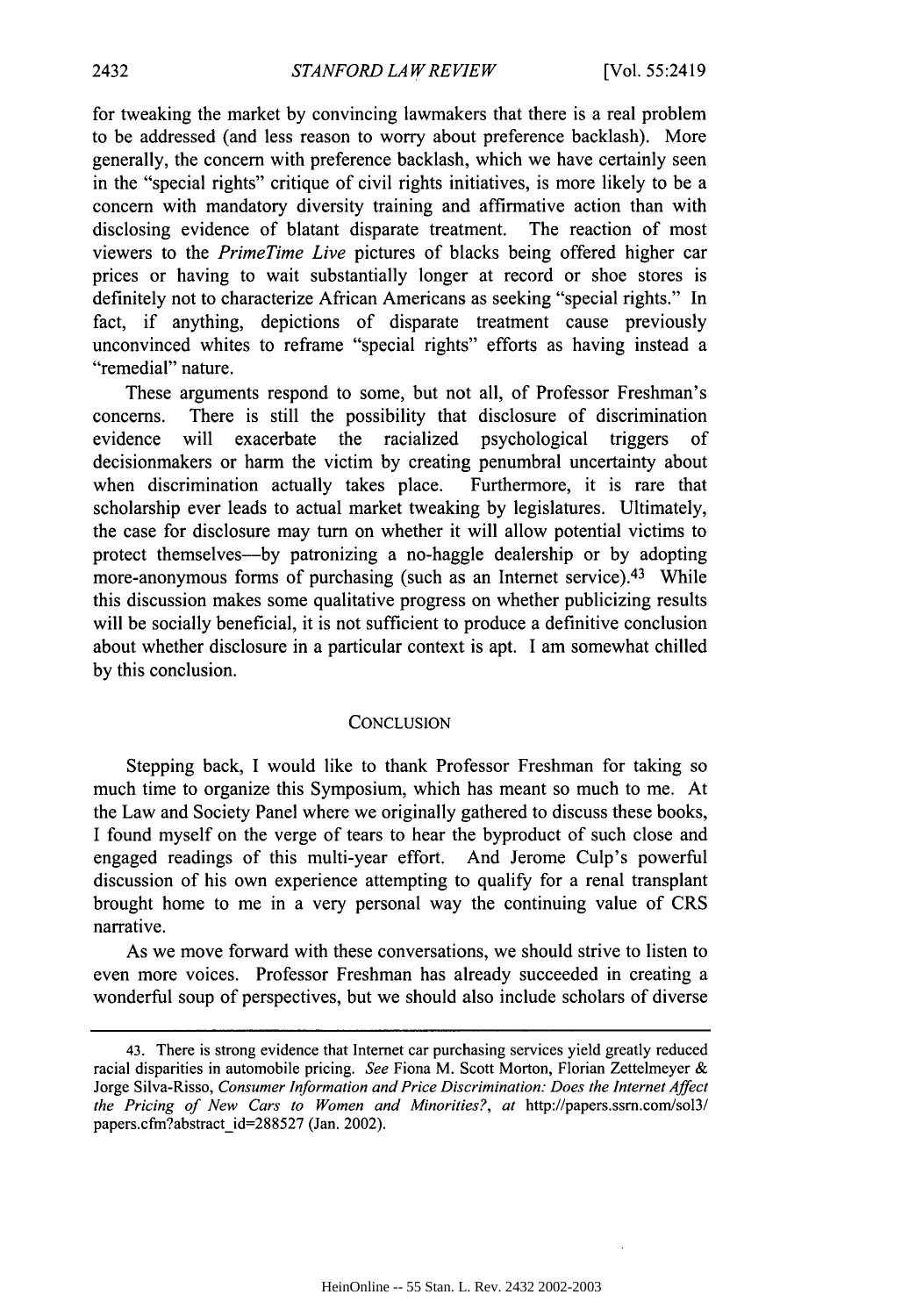quantitative backgrounds. Sociologists tend to crunch numbers differently than economists who crunch them differently from psychologists and political scientists. Methodological consilience in the social sciences is long overdue.<sup>44</sup>

And finally, the conversation could be improved by including a different type of critical approach. None of the participants were well suited to bring forward a particularly conservative critique. To varying degrees, it is my sense that we are all friends, not only of Clark, but also of particular types of affirmative action. To be sure, it is worthwhile for politically sympathetic scholars to push each other. But there comes a time when it is also appropriate to open the debate to people who support a much more conscribed vision of civil rights.

<sup>44.</sup> See EDWARD **0. WILSON, CONSILIENCE:** THE **UNITY** OF KNOWLEDGE 181-209 (1998).